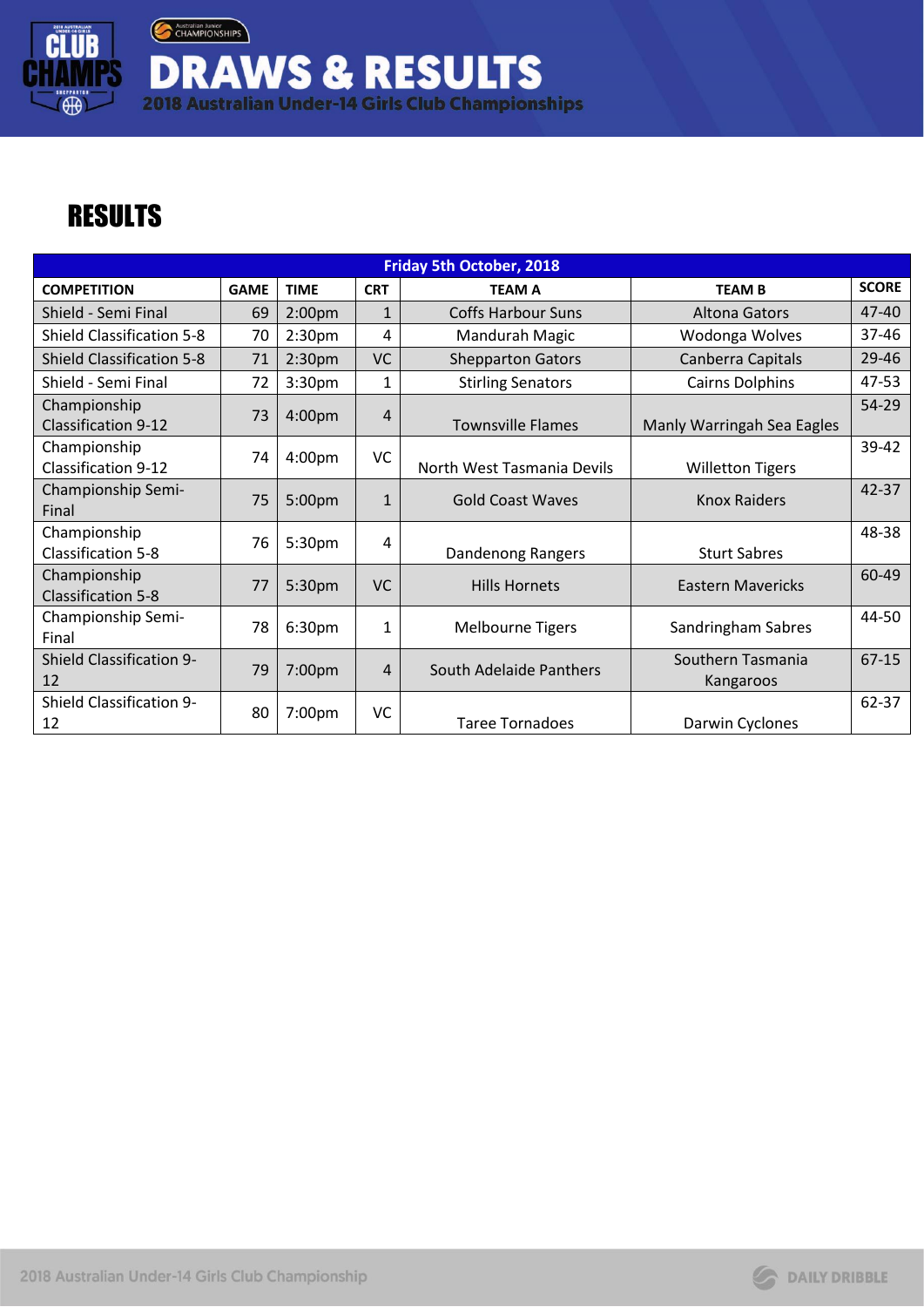

Australian Junior **DRAWS & RESULTS**<br>2018 Australian Under-14 Girls Club Championships

## DRAW

| <b>Saturday 6th October, 2018</b> |    |                    |              |                            |                             |  |  |  |
|-----------------------------------|----|--------------------|--------------|----------------------------|-----------------------------|--|--|--|
| Shield Play Off 7/8               | 81 | 10:00am            | 4            | <b>Shepparton Gators</b>   | Mandurah Magic              |  |  |  |
| Shield Play Off 5/6               | 82 | $10:30$ am         |              | Wodonga Wolves             | Canberra Capitals           |  |  |  |
| Championship Play Off 11/12       | 83 | 11:30am            | 4            | North West Tasmania Devils | Manly Warringah Sea Eagles  |  |  |  |
| Championship Play Off 7/8         | 84 | 12:00pm            | $\mathbf{1}$ | <b>Eastern Mavericks</b>   | <b>Sturt Sabres</b>         |  |  |  |
| Championship Play Off 9/10        | 85 | 1:00 <sub>pm</sub> | 4            | Townsville Flames          | <b>Willetton Tigers</b>     |  |  |  |
| Championship Play Off 5/6         | 86 | 1:30 <sub>pm</sub> | $\mathbf{1}$ | Dandenong Rangers          | <b>Hills Hornets</b>        |  |  |  |
| Shield Play Off 9/10              | 87 | 2:30 <sub>pm</sub> | 4            | South Adelaide Panthers    | <b>Taree Tornadoes</b>      |  |  |  |
| Shield - Bronze Medal Game        | 88 | 3:00 <sub>pm</sub> | 1            | Altona Gators              | <b>Stirling Senators</b>    |  |  |  |
| Shield Play Off 11/12             | 89 | 4:00 <sub>pm</sub> | 4            | Darwin Cyclones            | Southern Tasmania Kangaroos |  |  |  |
| Shield - Gold Medal Game          | 90 | 4:30pm             | $\mathbf{1}$ | <b>Cairns Dolphins</b>     | <b>Coffs Harbour Suns</b>   |  |  |  |
| Championship - Bronze Medal Game  | 91 | 6:00 <sub>pm</sub> | 1            | Knox Raiders               | <b>Melbourne Tigers</b>     |  |  |  |
| Championship - Gold Medal Game    | 92 | 7:30pm             | $\mathbf{1}$ | Sandringham Sabres         | <b>Gold Coast Waves</b>     |  |  |  |
|                                   |    | 9:00 <sub>pm</sub> |              | <b>CLOSING CEREMONY</b>    |                             |  |  |  |